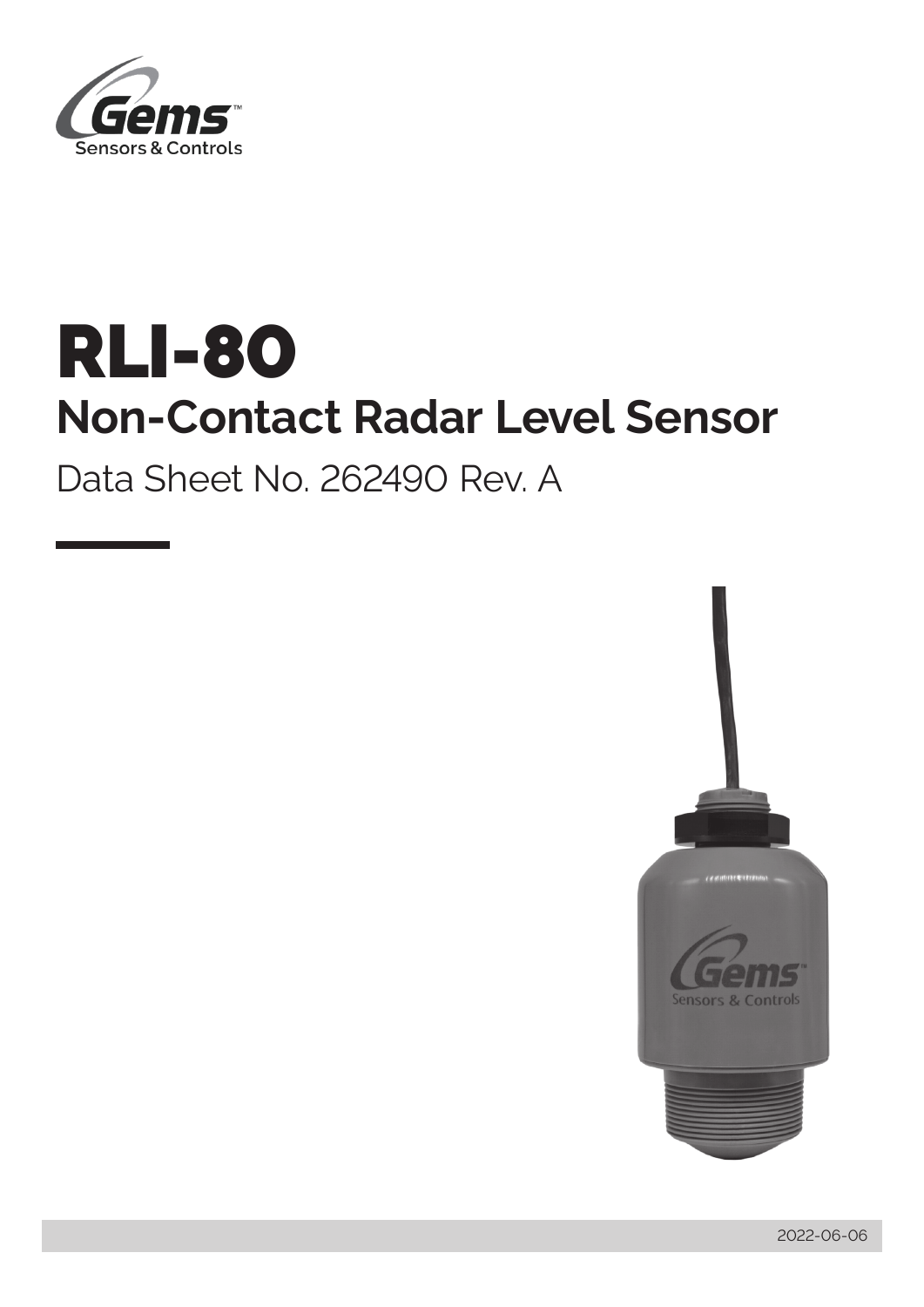# **Contents**

| 1. |               | <b>About This Document</b>         | 3              |
|----|---------------|------------------------------------|----------------|
|    | 1.1           | Function                           | 3              |
|    | 1.2           | Target group                       | 3              |
|    | 1.3           | <b>Document Online Location</b>    | 3              |
|    | 1.4           | Symbols Used                       | 3              |
| 2. | <b>Safety</b> |                                    | 3              |
|    | 2.1           | <b>Authorized Personnel</b>        | 3              |
|    | 2.2           | Appropriate Use                    | 3              |
|    | 2.3           | <b>Incorrect Use</b>               | 3              |
| 3. |               | <b>Product Description</b>         | 3              |
|    | 3.1           | Specifications                     | $\overline{4}$ |
|    | 3.2           | Part Number Nomenclature           | 4              |
|    | 3.3           | Sensor Label                       | 5              |
|    | 3.4           | <b>Operating Principle</b>         | 5              |
|    | 3.5           | Adjustment                         | 5              |
|    | 3.6           | Accessories                        | 5              |
| 4. |               | <b>Mounting</b>                    | 5              |
|    | 4.1           | <b>General Instructions</b>        | 5              |
|    | 4.2           | <b>Bracket Mounting</b>            | 5              |
|    | 4.3           | <b>Process Connection Mounting</b> | 5              |
|    | 4.4           | <b>Process Extension Mounting</b>  | 5              |
|    | 4.5           | <b>Sensor Location</b>             | 6              |
|    | 4.6           | <b>Sensor Dismounting</b>          | 6              |

| 5. | <b>Electrical Connection</b><br>6   |                                     |                  |  |  |
|----|-------------------------------------|-------------------------------------|------------------|--|--|
|    | 5.1                                 | Safely Connect                      | 6                |  |  |
|    | 5.2                                 | 6                                   |                  |  |  |
|    | 5.3                                 | 4-20mA Wiring                       |                  |  |  |
|    | 5.4                                 | MODBUS <sup>®</sup> Wiring Diagram  | 7                |  |  |
|    | 5.5                                 | <b>Intrinsically Safe Barriers</b>  | 7                |  |  |
|    | 5.6                                 | <b>MODBUS®</b> Parameters           | 8                |  |  |
| 6. |                                     | <b>Maintenance</b>                  | 10               |  |  |
|    | 6.1                                 | <b>Basic Maintenance</b>            | 10 <sup>°</sup>  |  |  |
|    | 6.2                                 | <b>Basic Troubleshooting</b>        | 10 <sup>°</sup>  |  |  |
|    | 6.3                                 | Returns                             | 10 <sup>°</sup>  |  |  |
| 7. |                                     | <b>Connectivity</b>                 | 10               |  |  |
|    | 7.1                                 | Bluetooth <sup>®</sup> Access Code  | 10 <sup>10</sup> |  |  |
|    | 7.2                                 | <b>System Requirements</b>          | 10               |  |  |
|    | 7.3                                 | Connecting                          | 10               |  |  |
|    | 7.4                                 | <b>Tank Adjustment</b>              | 11               |  |  |
|    | 7.5                                 | <b>Advanced Parameter Settings</b>  | 11               |  |  |
| 8. |                                     | <b>Dimensions</b>                   | 12               |  |  |
| 9. | <b>Certificates &amp; Approvals</b> |                                     |                  |  |  |
|    | 9.1                                 | Radio Licenses                      | 13               |  |  |
|    | 9.2                                 | <b>Hazardous Location Approvals</b> | 13               |  |  |
|    | 9.3                                 | <b>EU Conformity</b>                | 13               |  |  |
|    |                                     | <b>10. Contact Information</b>      | 13               |  |  |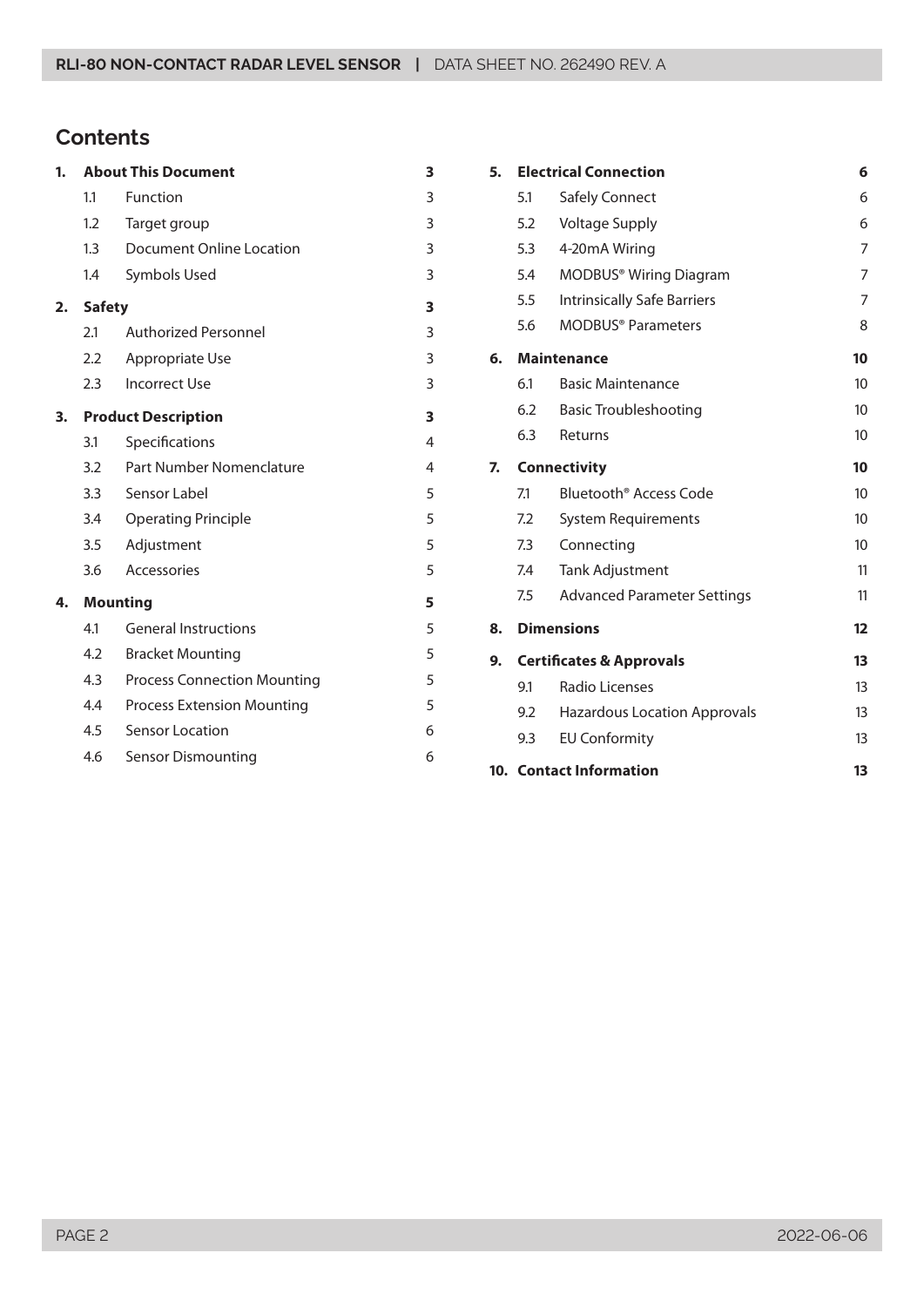# <span id="page-2-0"></span>**1. About This Document**

# **1.1 Function**

This instruction provides the information required for mounting, connection, setup, maintenance, and resolving faults. Please read this information before installing the sensor and putting the instrument into operation and keep this manual accessible.

# **1.2 Target group**

This operating instruction manual is directed for trained personnel. Only properly trained staff should install and/or repair this product.

# **1.3 Document Online Location**

[https://www.gemssensors.com/docs/default-source/resource-files/product-manual/rli-80-data-sheet.pdf](https://www.gemssensors.com/docs/default-source/resource-files/product-manual/rli-80-data-sheet.pdf )



# **1.4 Symbols Used**



# **INFORMATION, NOTE, TIP:**

This symbol indicates helpful additional information and tips for successful work.

**NOTE:** 

This symbol indicates notes to prevent failures, malfunctions, damage to devices or plants.

# **CAUTION:**

Non-observance of the information marked with this symbol may result in personal injury.



**WARNING:** 

Non-observance of the information marked with this symbol may result in serious or fatal personal injury.



# **DANGER:**

Non-observance of the information marked with this symbol results in serious or fatal personal injury.



#### **BATTERY DISPOSAL:**

**EX APPLICATIONS:** 

This symbol indicates special information about the disposal of batteries and accumulators.

This symbol indicates special instructions for Ex applications.

# **2. Safety**

# **2.1 Authorized Personnel**

All operations described in this document must be carried out by trained, and qualified personnel only. Personal protective equipment must always be worn when working with the sensor.

# **2.2 Appropriate Use**

Gems RLI-80 is a non-contact continuous level sensor. Effective and reliable results from the sensor are only possible when used according to the specifications within this document. Individual applications must be reviewed by trained personnel to confirm the RLI-80 can be installed and used appropriately.

# **2.3 Incorrect Use**

Incorrect or inappropriate use of this sensor can increase the likelihood of application hazards not limited to vessel overfill, damage to property, environmental contamination, and damage to the sensor itself.

# **3. Product Description**

The RLI-80 Non-Contact Radar Level Sensor is a no-moving parts continuous level transmitter for reliable performance in challenging OEM and industrial tank level applications. RLI-80 Non-Contact Radar comes standard with 4–20 mA, MODBUS®, and Bluetooth® connectivity for configuration and setup.

The RLI-80 provides accurate level measurement in medias with a dielectric constant of 2 or greater. Constructed of chemically inert PVDF material and designed to withstand IP67 conditions, the RLI-80 withstands the harshest conditions.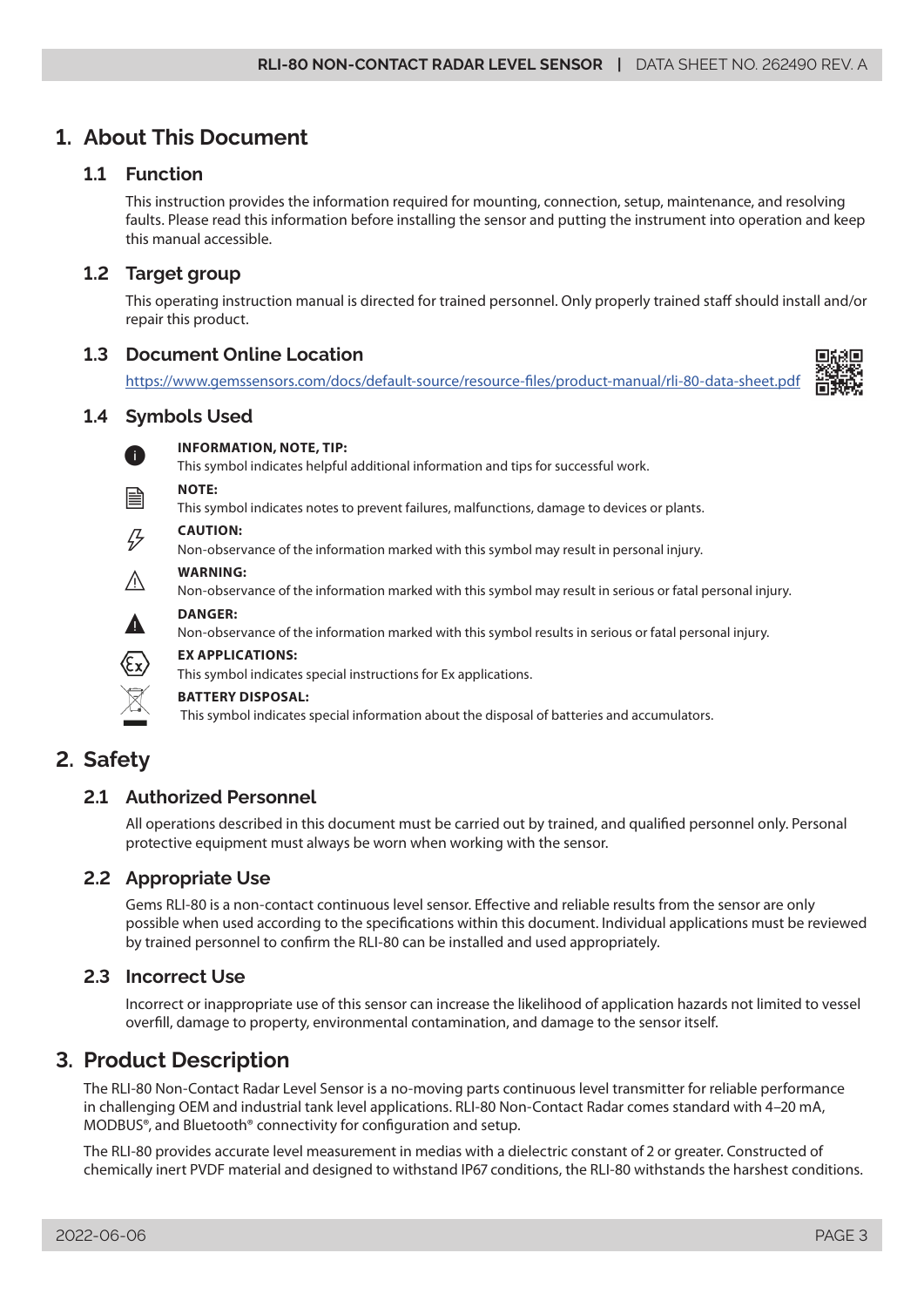<span id="page-3-0"></span>The 2" NPT mounting provides adaptability to be used in tanks as large as 49.2 ft (15 m). The RLI-80 is unaffected by changes in physical properties of the application such as pressure, temperature, or vapors.

- Measuring Range up to 49.2 ft (15 m)
- Accuracy:  $\pm 0.2$  in (5 mm)
- Measurement is Independent of Temperature, Pressure and Moisture Variations
- Minimum Dielectric Constant (er) > 2
- 4–20 mA and MODBUS® Outputs
- Temperature Range: −40° F to +176° F (−40° C to +80° C)
- Pressure: Full Vacuum to 43 PSI (3 bar)
- IP67 Protection
- Approvals: Intrinsically Safe, cULus, CE, ATEX/IECEx

#### **3.1 Specifications**

#### **Applications**

- Water & Wastewater
- Food & Beverage Process Tanks
- Fuel Tank Farms
- Chlorination Systems
- Cooling Towers
- Water Purification

| <b>MEDIA</b>                    | Liquids                                                                                            |  |
|---------------------------------|----------------------------------------------------------------------------------------------------|--|
| <b>DIELECTRIC CONSTANT</b>      | Er > 2                                                                                             |  |
| <b>MEASURING RANGE</b>          | 49.21' (15 m)                                                                                      |  |
| <b>FREQUENCY</b>                | 80 GHz                                                                                             |  |
| <b>OPERATING PRESSURE</b>       | Full VAC to $\sim$ 43 PSI (3 bar)                                                                  |  |
| <b>OPERATING TEMPERATURE</b>    | -40° F to +176° F (-40° C to +80° C)                                                               |  |
| <b>ACCURACY</b>                 | $± 0.2"$ (5 mm)                                                                                    |  |
| <b>DEAD BAND</b>                | 2.95" (75 mm)                                                                                      |  |
| <b>BEAM ANGLE</b>               | $8^{\circ}$                                                                                        |  |
| <b>MATERIALS (WETTED PARTS)</b> | PVDF (Housing), FKM (Seal)                                                                         |  |
| <b>THREADED CONNECTION</b>      | 2" NPT, 1 1/4"-12 (Bracket Mounting)                                                               |  |
| <b>PROTECTION RATING</b>        | <b>IP67</b>                                                                                        |  |
| <b>INPUT</b>                    | 24-36 VDC                                                                                          |  |
| <b>OUTPUT</b>                   | MODBUS® (4-Wire) or 4-20 mA (2-Wire)                                                               |  |
| <b>COMMUNICATION INTERFACE</b>  | Configurations / Diagnostics via Bluetooth <sup>®</sup> ,<br>View Tank Obstacles & Signal Strength |  |
| <b>INDICATION / ADJUSTMENT</b>  | Via App on Smartphone or Tablet & Bluetooth <sup>®</sup>                                           |  |
| <b>APPROVALS</b>                | cULus, CE, ATEX/IECEx                                                                              |  |
| <b>ELECTRICAL CONNECTION</b>    | 15' (4.57 m) or 30' (9.14 m) TPE Jacketed Cable                                                    |  |

Bluetooth® is a registered trademark of Bluetooth SIG, Inc. in Kirkland, WA.

MODBUS® is a registered trademark of Schneider Electric USA, Inc. in Palatine, IL.



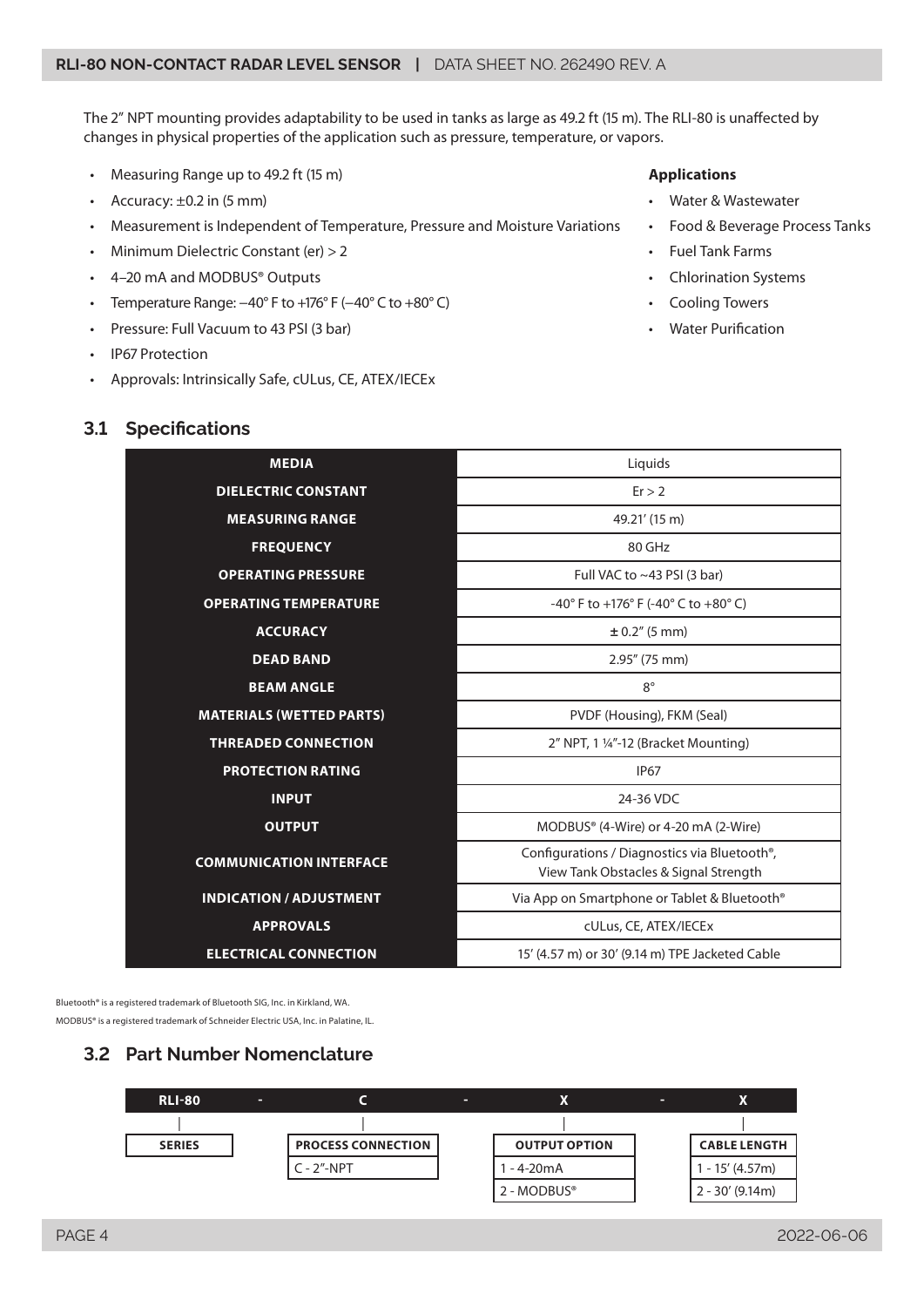# <span id="page-4-0"></span>**3.3 Sensor Label**

The sensor label will have the general specifications of the sensor, including but not limited to the input voltage, the output, FCC, IC information, serial number (s/n), part number (p/n), material, and approval logos. The s/n is important as it is needed to connect the sensor to the Bluetooth® App

# **3.4 Operating Principle**

Radar technology works by sending out short microwave signals toward the liquid via the sensor. The microwave signal then hits the liquid surface and bounces back toward the sensor. The sensor utilizes the time-of-flight principle which uses the known speed of the microwave, and the time it took for the signal to return, divided by two (since it had to travel down to the liquid and then back up to the sensor) to determine the distance between the liquid level and the sensor. Since most level is based on the height of the liquid, not the height of the nonliquid (air), the air height is subtracted from the total tank depth to determine the liquid level.

# **3.5 Adjustment**

RLI-80 comes standard with integrated Bluetooth<sup>®</sup> connectivity that allows for the application parameters (Sensor Height, Fill Height) to be adjusted via standard smartphone/tablets.

#### **3.6 Accessories**

For open tanks you may mount the sensor using the bracket p/n 261977. The device is mounted to the bracket via the 1 ¼"-12 UNF threads at the top of the sensor and the supplied jam nut.



# **4. Mounting**

#### **4.1 General Instructions**

The instrument is suitable for standard and extended ambient conditions. It can be used indoors as well as outdoors.



**NOTE: FOR SAFETY REASONS, THE INSTRUMENT MUST ONLY BE OPERATED WITHIN THE SPECIFIED PROCESS CONDITIONS NOTED IN THIS DOCUMENT. REVIEW THE WETTED MATERIALS OF THE SENSOR TO ENSURE THAT ALL PARTS OF THE INSTRUMENT EXPOSED TO THE PROCESS ARE CHEMICALLY COMPATIBLE. ENSURE THE PROCESS PRESSURE AND PROCESS TEMPERATURE DO NOT EXCEED THE LISTED SPECIFICATIONS.** 

# **4.2 Bracket Mounting**

For open tanks you may mount the sensor using the bracket p/n 261977. The device is mounted to the bracket via the 1 ¼"-12 UNF threads at the top and the supplied jam nut. The bracket can be attached to the side of a wall or ceiling. Where possible keep the center of the sensor at least 8" away from the side of the tank wall.

# **4.3 Process Connection Mounting**

For sealed tanks you can use the 2" NPT process connection. For sealed tanks make sure the sealant is compatible with the PVDF housing and that no sealant is placed on the sensor face. Where possible install sensor into a plastic female bung.

# **4.4 Process Extension Mounting**

When mounting within an extended process connection, the tank end of the bung should be smooth and burrfree. The ends should also be rounded, if possible, to not get any false signals. Process extensions should also be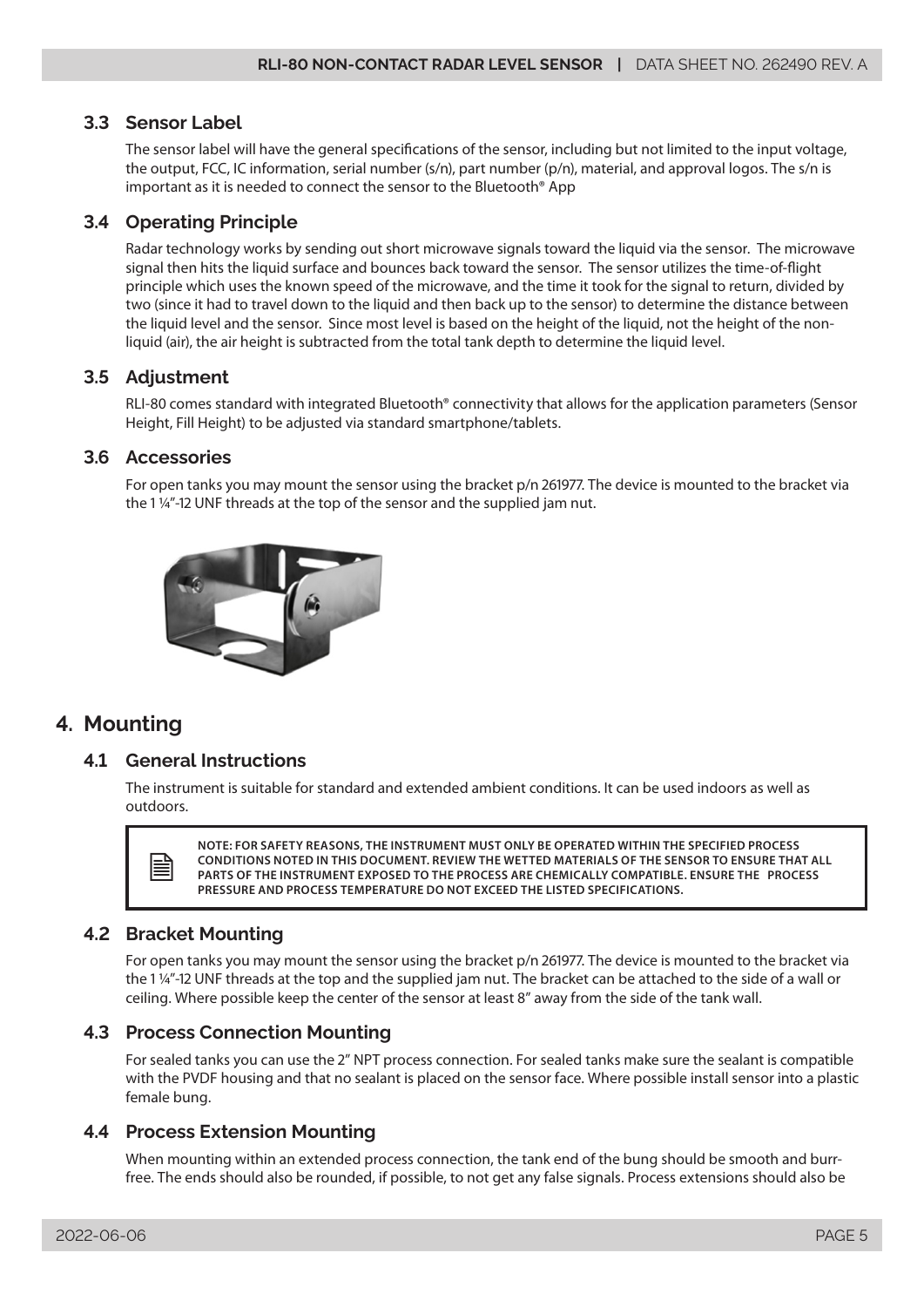<span id="page-5-0"></span>used with medias with higher dielectric constants to ensure a strong return signal. See the below recommended process extension diameters based on bung heights.

|   | <b>BUNG DIAMETER D</b> |        | <b>BUNG HEIGHT DIAMETER H</b> |               |
|---|------------------------|--------|-------------------------------|---------------|
|   | 1.5''                  | 40 mm  | $\leq 5.9''$                  | $\leq 150$ mm |
|   | 2 <sup>n</sup>         | 50 mm  | $\leq 7.9''$                  | $\leq 200$ mm |
| 旱 | 3''                    | 80 mm  | $\leq$ 11.8"                  | $\leq 300$ mm |
| H | 4 <sup>''</sup>        | 100 mm | $\leq$ 15.8"                  | $\leq 400$ mm |
| D | 5''                    | 150 mm | $\leq$ 23.6"                  | $\leq 600$ mm |

## **4.5 Sensor Location**

Mount the radar sensor in a location where no other equipment or fixtures will encounter the radar beam. Obstructions within the tank or directly outside on plastic tanks (ladders, pipes) can cause false signal returns and disrupt the correct signal from the media. When possible, install the sensor at least 8" away from the tank wall. Large obstructions creating false echoes can also be weakened by installing metal baffles above them to direct the signal away from the radar sensor.



Install the sensor as perpendicular as possible to the media surface to obtain the most accurate measurement readings. The middle of the sensor face is the beginning of the measurement range.

#### **4.6 Sensor Dismounting**



WARNING: PRIOR TO DISMOUNTING, PLEASE BE AWARE OF ALL DANGEROUS PROCESS CONDITIONS NOT LIMITED<br>TO PRESSURIZED TANK OR VESSEL, HIGH TEMPERATURES, CORROSIVE OR TOXIC MEDIA AND VAPORS. FOLLOW THE<br>DIRECTIONS OF MOUNTING AND FL **DIRECTIONS OF MOUNTING AND ELECTRICAL CONNECTION IN REVERSE ORDER.** 

# **5. Electrical Connection**

#### **5.1 Safely Connect**

All electrical connections should be carried out by qualified personnel.



**WARNING: ONLY CONNECT OR DISCONNECT THE SENSOR WITH THE POWER DE-ENERGIZED.** 

# **5.2 Voltage Supply**



**NOTE: POWER THE SENSOR WITH 24-36 VDC AND USE AN ENERGY LIMITING CIRCUIT NOT TO EXCEED 100 WATTS.**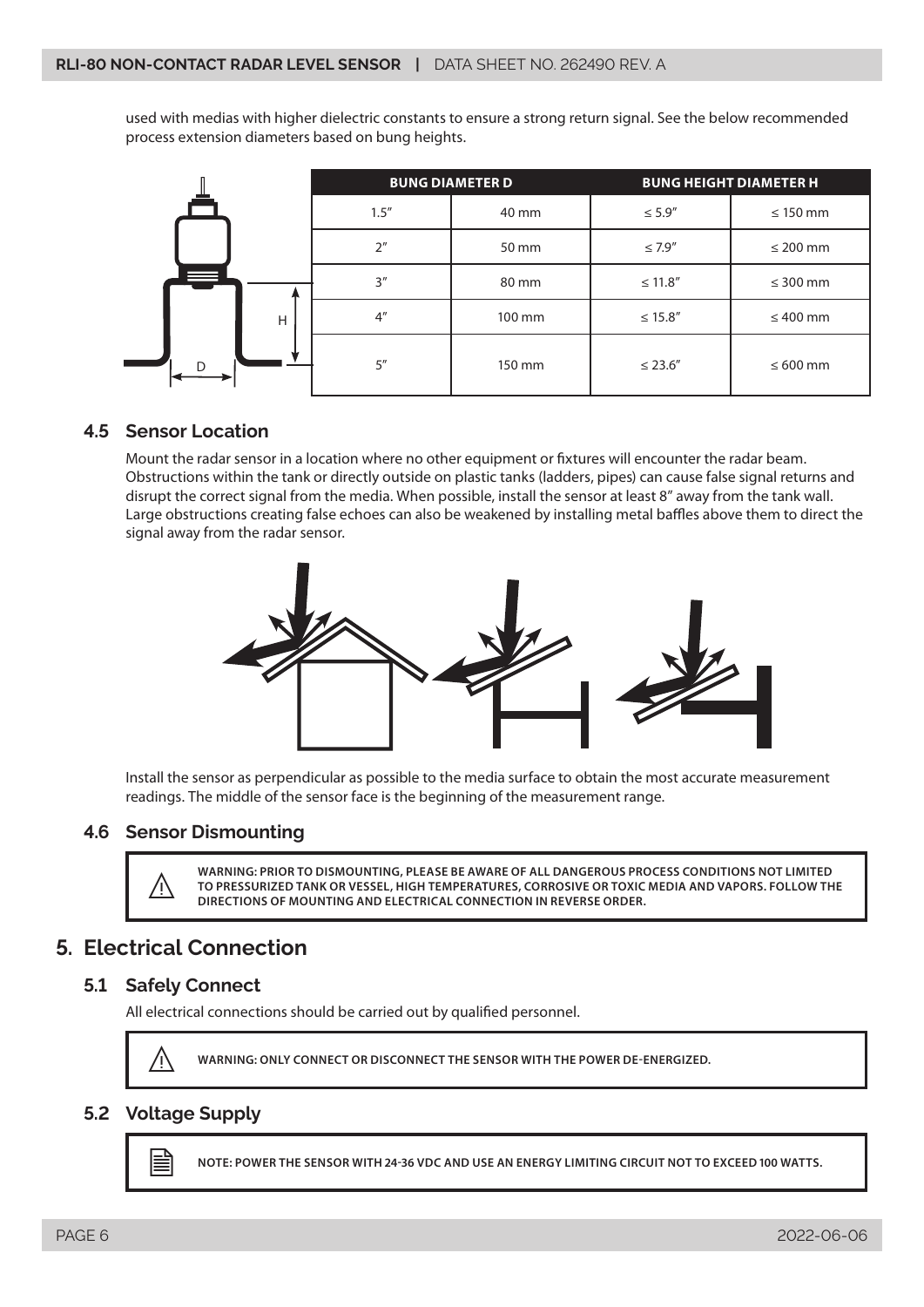# <span id="page-6-0"></span>**5.3 4-20mA Wiring**

#### **Non-Intrinsically Safe**



\*Note: Care must be taken when selecting Loop resistor. The RADAR needs a minimum of 12V to operate. If Loop resistor is to large it will starve the RADAR unit and erroneous output may occur.

#### **Intrinsically-Safe**



# **5.4 MODBUS® Wiring Diagram**

#### **Non-Intrinsically Safe**



\*Note: RS-485 Half-duplex communication protocol.

*Intrinsically safe configuration only available with 4-20mA output.*

# **5.5 Intrinsically Safe Barriers**

When using the RLI-80 within a Hazardous Location, intrinsically safe barriers are required. The following barriers are one example that may be used with the RLI-80. Pepperl+ Fuchs Type Z787 P/N 71816.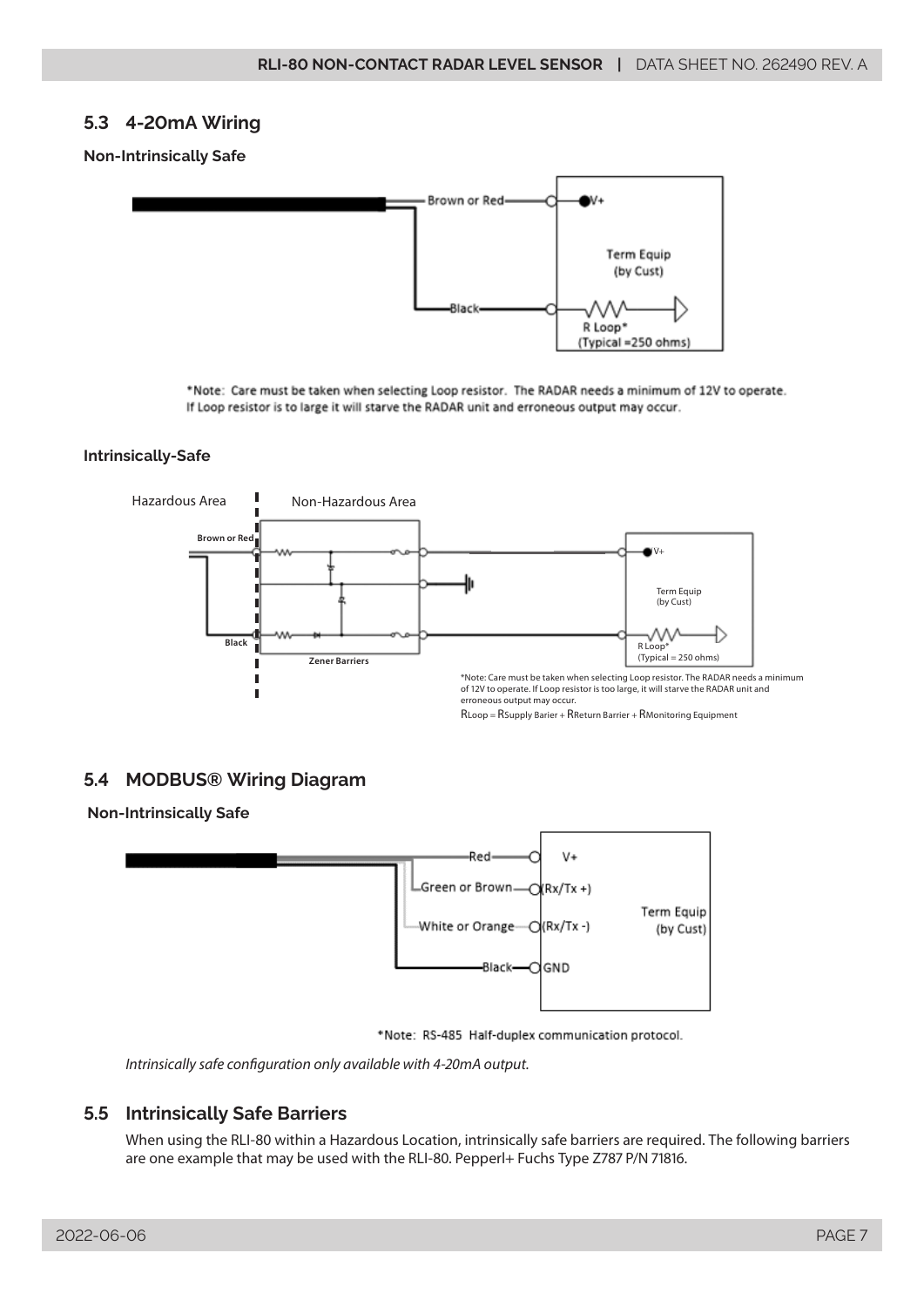## <span id="page-7-0"></span>**5.6 MODBUS**® **Parameters**

This RLI-80 uses a RS-485 physical interface to support the MODBUS RTU interface. These are the TX/RX+ and the TX/RX - connections as shown in the wiring harness diagram. The serial interface uses 8 data bits with 1 stop bit. The Baud rate and Parity may be modified by the user using the BLE configuration Application as well as the RTU device ID and other user defined parameters.

This RLI-80 supports the following baud rate options:

#### **TABLE 1: RLI-80 MODBUS RTU BAUD RATES**

| <b>BAUD</b>    |
|----------------|
| 9600 (Default) |
| 19200          |
| 38400          |
| 57600          |
| 115200         |
| 921600         |

This RLI-80 supports the following parity options:

#### **TABLE 2: RLI-80 MODBUS RTU PARITY**

| <b>BAUD</b>    |
|----------------|
| None           |
| Odd            |
| Even (Default) |

Table 3 details the data available by the reading the Input registers.

#### **TABLE 3: RLI-80 INPUT REGISTERS (04)**

| <b>ADDRESS</b> | <b>REGISTER</b><br><b>DATE TYPE</b> |                         | <b>COMMENTS</b>                                                                     |  |
|----------------|-------------------------------------|-------------------------|-------------------------------------------------------------------------------------|--|
| $\mathbf{0}$   | <b>Update Counter</b>               | Uint16                  | Updated for each radar measurement.                                                 |  |
| $\mathbf{1}$   | <b>Output Range (Meters)</b>        | Float (IEEE-754 Format) | <b>Output Range Value</b><br>Based on latest measurement or average of<br>selected. |  |
| $\overline{2}$ |                                     |                         |                                                                                     |  |
| 3              |                                     |                         | Latest Measurement Value                                                            |  |
| 4              | Latest Range (Meters                | Float (IEEE-754 Format) | (IEEE-754 Format) (Meters)                                                          |  |
| 5              |                                     | Float (IEEE-754 Format) | Relative Signal Magnitude Value of latest<br>measurement.                           |  |
| 6              | Magnitude                           |                         |                                                                                     |  |
| $\overline{7}$ | Percent (Range $= 0-100%$ )         | Float (IEEE-754 Format) | Percent Full Value or Percent Empty Value (if                                       |  |
| 8              |                                     |                         | selected).                                                                          |  |
| 9              |                                     |                         |                                                                                     |  |
| 10             | Up Time (0.1 Minutes)               | Float (IEEE-754 Format) | Up time since power-up.                                                             |  |
| 11             | Device Temperature (°C)             | Int16                   | Measured Internal Temperature                                                       |  |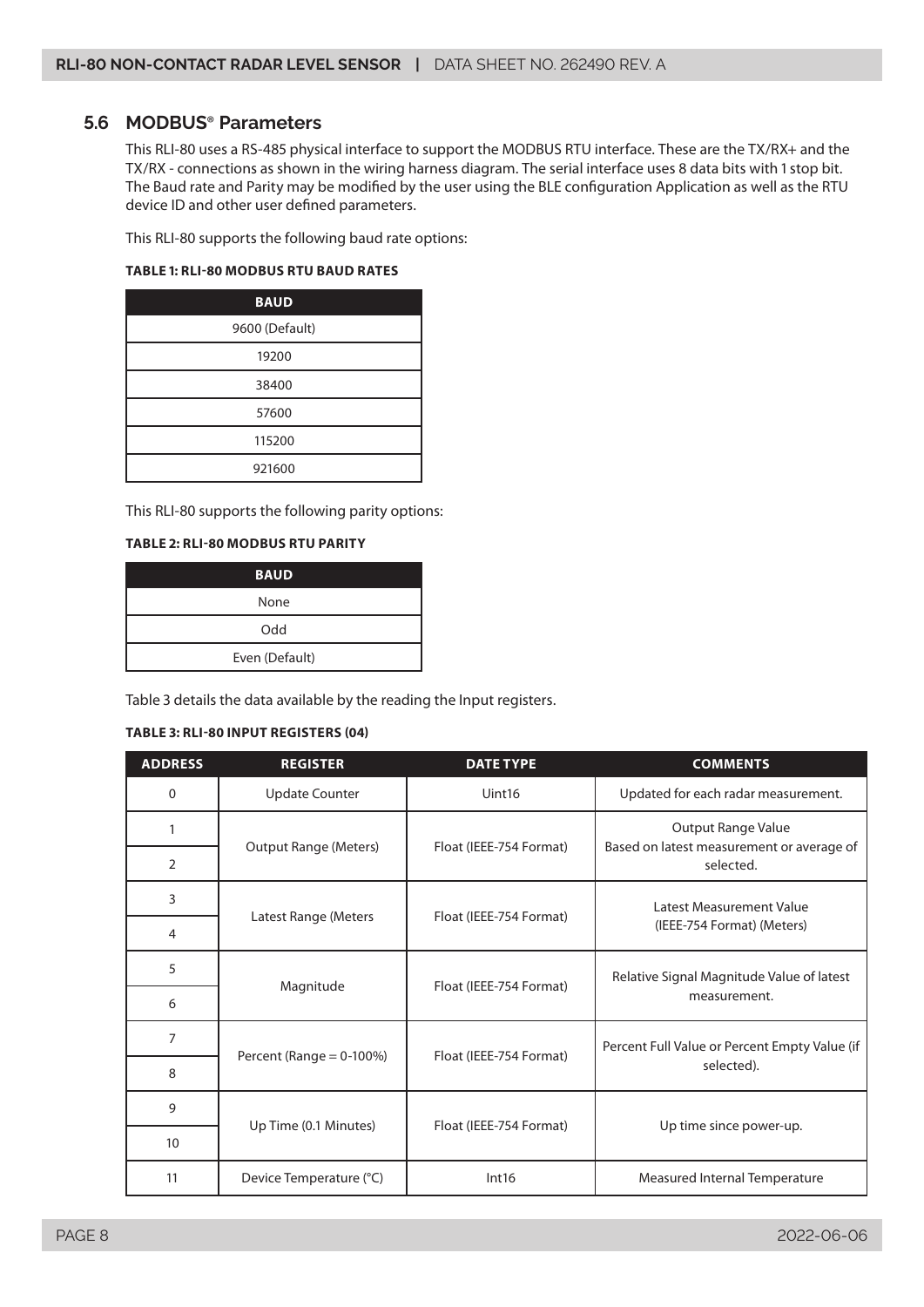| 12 | <b>Current Operational Mode</b><br>Uint16 |                         | 01 - Operational (Default)<br>02 - Standby (Radar Operation Suspended)<br>03 - Continuous |
|----|-------------------------------------------|-------------------------|-------------------------------------------------------------------------------------------|
| 13 | <b>Error Code</b>                         | Uint16                  | Measurement Error Code (TBD) 0 = No<br>Errors                                             |
| 14 |                                           | Uint32                  | Device Serial Number                                                                      |
| 15 | Serial Number                             |                         |                                                                                           |
| 16 |                                           |                         |                                                                                           |
| 17 |                                           |                         | User-Assigned Device Name (8 character                                                    |
| 18 | Device Name                               | Char[8]                 | field padded with spaces)                                                                 |
| 19 |                                           |                         |                                                                                           |
| 20 |                                           |                         | Minimum Limit for Radar Processing (User-                                                 |
| 21 | Radar Min Range (Meters)                  | Float (IEEE-754 Format) | Defined)                                                                                  |
| 22 |                                           |                         | Maximum Limit for Radar Processing (User-                                                 |
| 23 | Radar Max Range (Meters)                  | Float (IEEE-754 Format) | Defined)                                                                                  |
| 24 |                                           |                         | Top of Tank Range Setpoint Used for %                                                     |
| 25 | Tank Top Range (Meters)                   | Float (IEEE-754 Format) | Calculations & 4-20 Output (User-Defined)                                                 |
| 26 |                                           |                         | Bottom of Tank Range Setpoint Used for %                                                  |
| 27 | <b>Tank Bottom Range (Meters)</b>         | Float (IEEE-754 Format) | Calculations & 4-20 Output (User-Defined)                                                 |
| 28 | <b>Tank Inversion Mode</b>                | Int16                   | 0 = Normal, Bottom: 0% Top: 100%<br>1 = Inverted, Bottom: 100% Top: 0% (User-<br>Defined) |
| 29 | Reserved                                  |                         | <b>TBD</b>                                                                                |
| 30 | Reserved                                  |                         | <b>TBD</b>                                                                                |
| 31 | Reserved                                  |                         | TBD                                                                                       |

Table 4 details the available control functions.

#### **TABLE 4: RLI-80 WRITE SINGLE REGISTERS (06)**

| <b>ADDRESS</b> | <b>REGISTER</b>         | <b>DATE TYPE</b>   | <b>COMMENTS</b>                                                                                                                                   |
|----------------|-------------------------|--------------------|---------------------------------------------------------------------------------------------------------------------------------------------------|
| $\Omega$       | <b>Operational Mode</b> | Uint <sub>16</sub> | 0 - Normal Measurements at 3 sec. Rate<br>1 - Standby, Measurements Suspended<br>2 - Continuous Measurements at 0.5 sec.<br>Rate (Requires 60 mA) |
|                | Reserved                |                    | TBD                                                                                                                                               |
|                | Reserved                |                    | TBD                                                                                                                                               |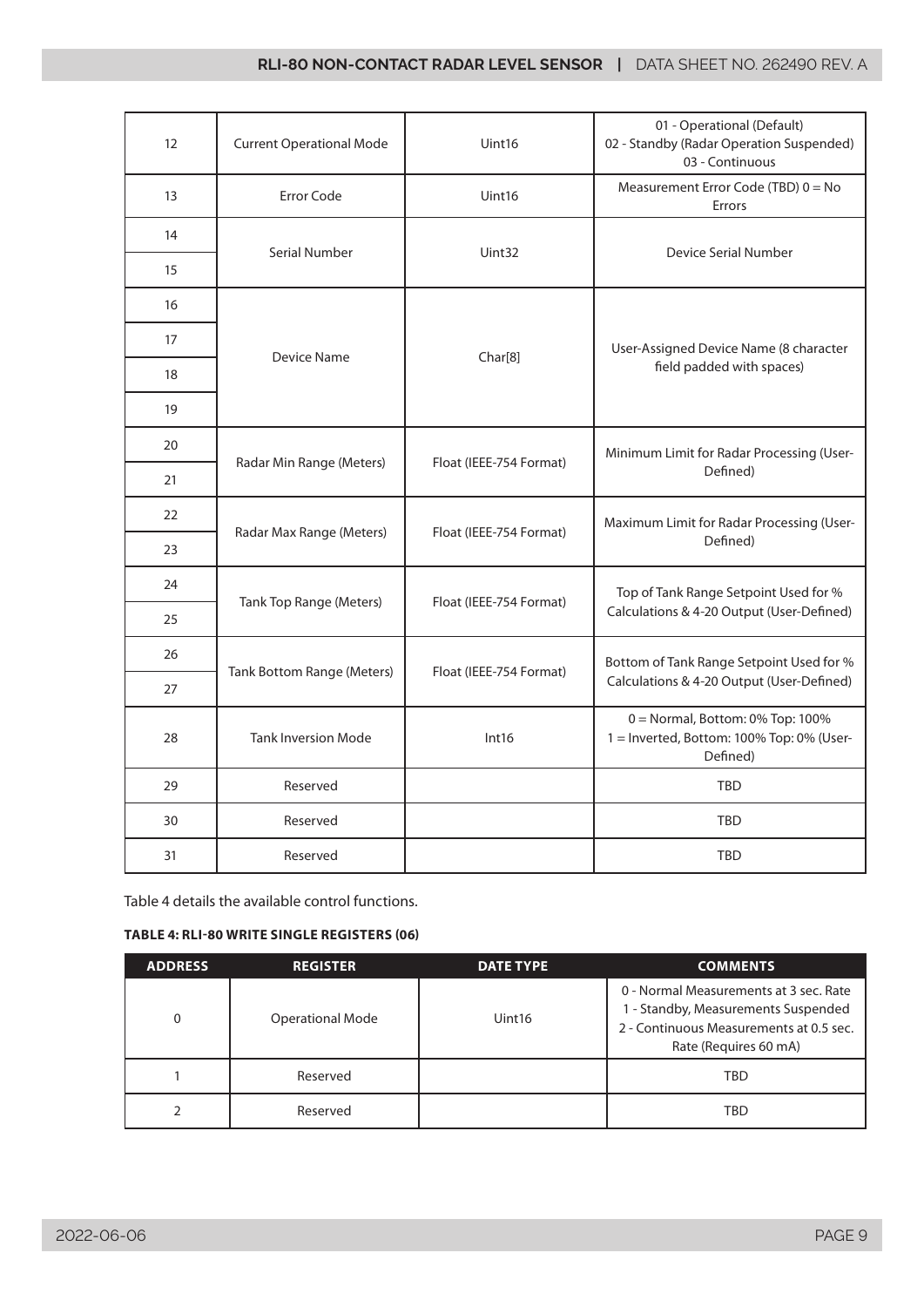# <span id="page-9-0"></span>**6. Maintenance**

#### **6.1 Basic Maintenance**

Typically, no special maintenance is necessary in normal operation. In certain applications, excessive buildup on the sensor face can affect the measurement output and should be cleaned routinely. Use cleaning medias compatible with the sensor housing and seal and use cleaning methods corresponding to the IP rating.

## **6.2 Basic Troubleshooting**

| 4-20mA or MODBUS® signal missing                                             | • Ensure electrical connection is tight and secure.<br>• Ensure sensor is supplied with correct voltage supply.<br>Ensure the operating voltage is not too low and that the load resistance<br>is not too high. See the wiring diagram. |  |
|------------------------------------------------------------------------------|-----------------------------------------------------------------------------------------------------------------------------------------------------------------------------------------------------------------------------------------|--|
| Current signal less than 3.6 mA or greater<br>than 22 mA (excluding MODBUS®) | Ensure sensor is supplied with correct voltage supply.                                                                                                                                                                                  |  |
| Output measurement unchanged during<br>filling                               | . Ensure the sensor face is projecting past the end of the threaded socket.<br>Remove any buildup on the sensor face.<br>Eliminate any large obstructions within close range that are causing false<br>signals.                         |  |
| Output measurement increases toward<br>100% during emptying                  | Remove any buildup on the sensor face.                                                                                                                                                                                                  |  |

#### **6.3 Returns**

Standard terms & conditions of sale apply. Refer to the document located online at [https://www.gemssensors.com/](https://www.gemssensors.com/docs/default-source/resource-files/terms-conditions/gems-customer-terms) [docs/default-source/resource-files/terms-conditions/gems-customer-terms](https://www.gemssensors.com/docs/default-source/resource-files/terms-conditions/gems-customer-terms). All RA activity must go through the Gems quality services team. To initiate an RA please go to [https://ecatalog.gemssensors.com/support/ra](https://ecatalog.gemssensors.com/support/ra ) 

# **7. Connectivity**

# **7.1 Bluetooth® Access Code**

The Bluetooth® access code is required to establish communication between the sensor and the smartphone/ tablet. The access code is the serial number (s/n) which is found on the label of the sensor. The access code only needs to be entered once and is stored in the application.

# **7.2 System Requirements**

The smartphone/tablet should have the below operating systems to connect to the sensor correctly.

- - iOS 8 or newer
- - Android 5.1 or newer
- - Bluetooth® 4.0 LE or newer

# **7.3 Connecting**

Open the Bluetooth® app and select the "Add New Sensor" option. The smartphone or tablet will search for any Bluetooth® devices in the area. Click on the radar sensor that you would like to set up. Connecting the sensor for the first time will require an authentication code, which is the serial number (s/n). The s/n is located on the sensor label. After the sensor is connected to the app the tank adjustment menu will be displayed.

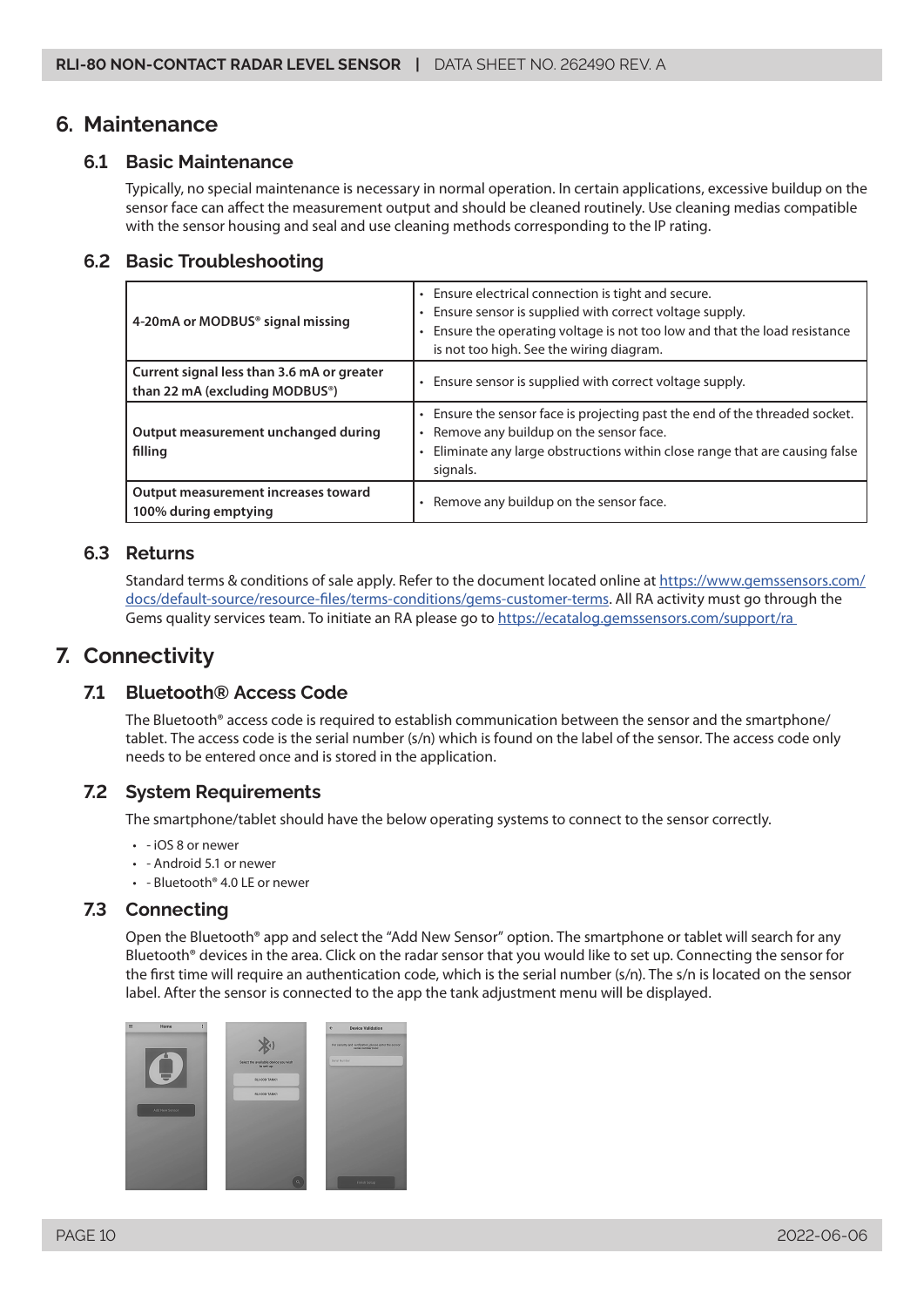# <span id="page-10-0"></span>**7.4 Tank Adjustment**

Enter the following parameters into the application to set your configuration.



#### **SENSOR HEIGHT:**

Distance between the process connection and the minimum level (empty height) (0%).

#### **FULL HEIGHT:**

Distance between minimum level (empty height, 0%) and maximum level (fill height, 100%).

#### **LOOP FAIL-SAFE:**

Select 4mA, 20mA, or 22mA as your loop fail-safe value. This is the output value that will be sent out if the radar signal is lost.

#### **TANK NAME:**

Enter the name of the tank the sensor is installed in. Tank name is limited to 8 characters.

After those parameters are entered, you may exit the setup menu and the configuration will be saved. Your tank parameters can be viewed below the measurement graph.

# **7.5 Advanced Parameter Settings**

The following advanced parameters may be adjusted within the application but are not required.

#### **7.5.1 Scan Start Range**

Defines the starting range for radar level processing. Must be less than Scan End Range. **Range:** 0.0 – 20.0 meters **Default:** 0.05 meters

#### **7.5.2 Scan Edge Range**

Defines the ending range for radar level processing. Must be greater than Scan Start Range. **Range:** 0.0 - 20.0 meters **Default:** 3.1 meters

# **7.5.3 Tank Invert**

Sets the output used for 4-20 mA and MODBUS® to report % Empty versus % Full. **Selections:** On (% Empty) or Off (% Full) **Default:** Off (% Full)

#### **7.5.4 Average Length**

Sets the number of measurements used for range averaging for use in output reporting via 4-20mA or MODBUS®.

**Range:** 1-16 **Default:** 1 (none)

#### **7.5.5 Sample Period**

Sets the time between radar measurements in seconds. **Range:** 2-60 seconds **Default:** 2 seconds

#### **7.5.6 History Interval**

Sets the number of measurements intervals between each update to the history archive. **Range:** 1 (Every Measurement) – 32767 (History Updated Every 32767 Measurements) **Default:** 1

#### **7.5.7 4-20 Error Selection**

Sets the loop fail-safe output value that will be sent out if the radar signal is lost. **Selections:** 4mA, 20mA, 22mA **Default:** 4mA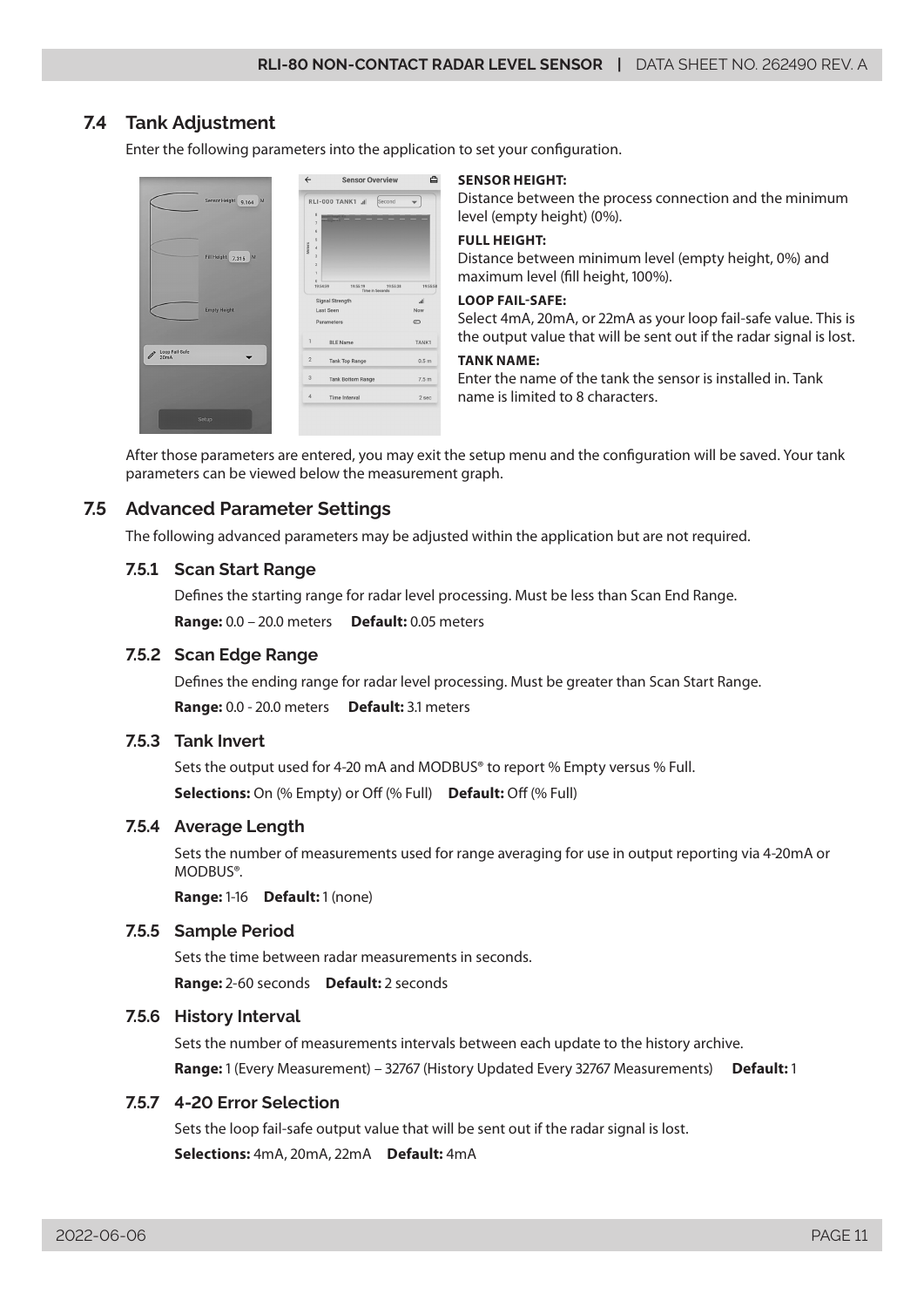#### <span id="page-11-0"></span>**7.5.8 MODBUS**® **Enable**

Enables/Disables the MODBUS® RTU interface over RS-485 connection. **Selections:** Off, On-Normal (2s Sampling), On-Continuous (500ms Sampling) **Default:** On-Normal

# **7.5.9 MODBUS**® **RTU Address**

Selects the slave address for communications to the RLI-80 device over MODBUS® RTU protocol. **Range:** 1-254 **Default:** 1

#### **7.5.10 MODBUS**® **Baud Rate Selection**

Selects the serial baud rate used for communications to the RLI-80 device over MODBUS® RTU protocol. **Selections:** 9600, 19200, 38400, 57600, 115200, 921600 **Default:** 9600

#### **7.5.11 MODBUS**® **Parity Selection**

Selects the serial parity bit used for communications to the RLI-80 device over MODBUS® RTU protocol. **Selections:** None, Odd, Even **Default:** Even

#### **7.5.12 BLE Name**

Allows customization of the tank name the RLI-80 device is installed on. For example: the default name is "TANK1", so resulting name is "RLI-nnn TANK1" where "nnn" is the last 3 digits of the RLI-80 serial number.

**Selection:** Text Entry up to 8 Characters **Default:** TANK1 (Resulting Name: RLI-nnn TANK1)

#### **7.5.13 4-20 mA Adjustments**

Allows fine tuning of the 4-20mA output. Updates to these values should be done via a process that forces the device into a forced 0% (4mA) or 100% (20mA) mode.

#### 4 mA Adjustment:

Allows fine tuning of the 4mA output level to adapt to different supply and load resistor configurations.

#### **Range:** -150 to +150 **Default:** 0

#### 20 mA Adjustment:

Allows fine tuning of the 20mA output level to adapt to different supply and load resistor configurations. **Range:** -150 to +150 **Default:** 0

# **8. Dimensions**

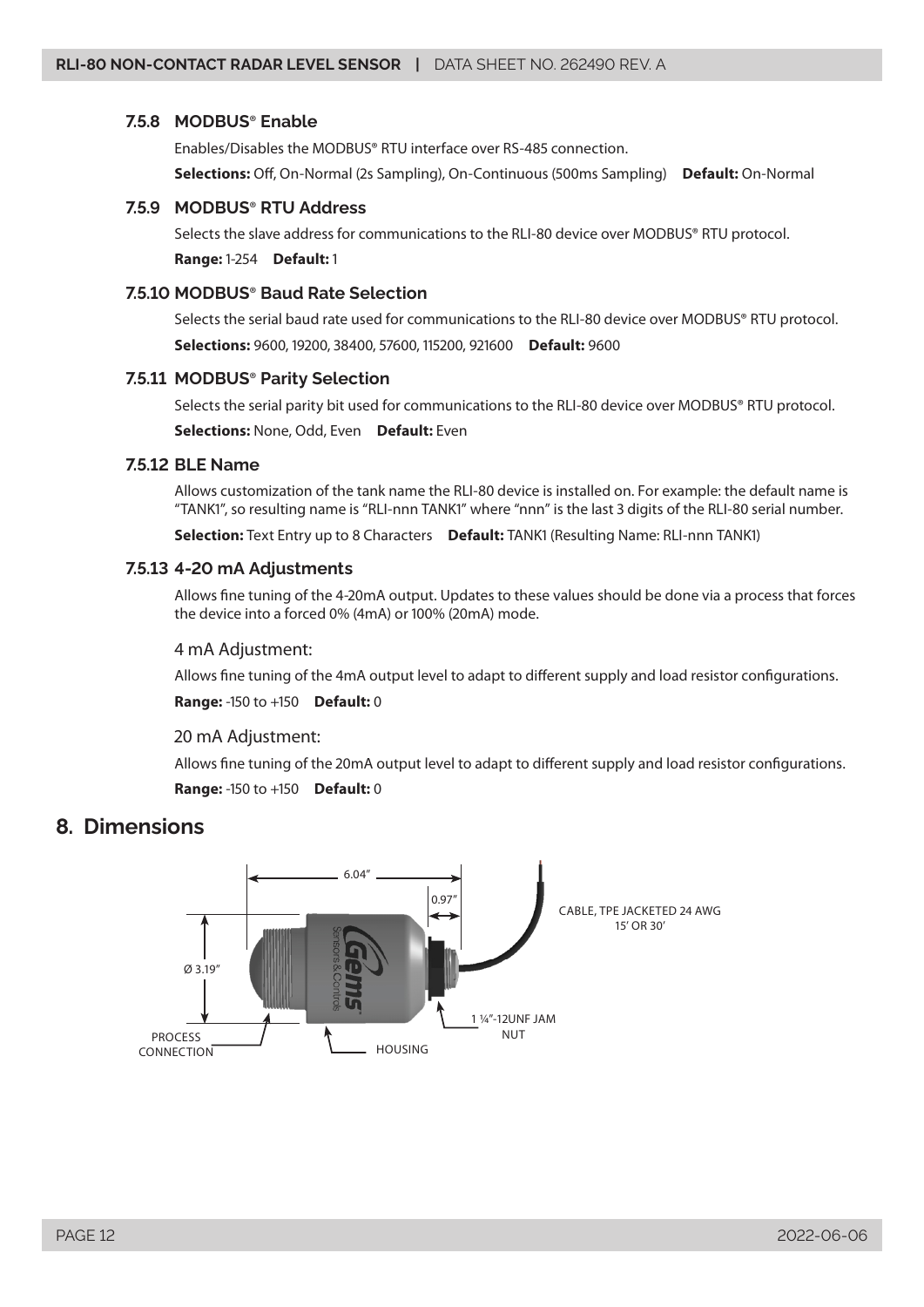# <span id="page-12-0"></span>**9. Certificates & Approvals**

## **9.1 Radio Licenses**

#### 1) FCC Interference Statement (Part 15.105 (b))

This equipment has been tested and found to comply with the limits for a Class B digital device, pursuant to Part 15 of the FCC Rules. These limits are designed to provide reasonable protection against harmful interference in a residential installation. This equipment generates uses and can radiate radio frequency energy and, if not installed and used in accordance with the instructions, may cause harmful interference to radio communications. However, there is no guarantee that interference will not occur in a particular installation. If this equipment does cause harmful interference to radio or television reception, which can be determined by turning the equipment off and on, the user is encouraged to try to correct the interference by one of the following measures:

- Reorient or relocate the receiving antenna.
- Increase the separation between the equipment and receiver.
- Connect the equipment into an outlet on a circuit different from that to which the receiver is connected.
- Consult the dealer or an experienced radio/TV technician for help.

#### 2) FCC Part 15 Clause 15.21:

"Changes or modifications not expressly approved by the party responsible for compliance could void the user's authority to operate the equipment"

3) FCC Part 15.19(a) [interference compliance statement], unless the following statement is already provided on the device label:

"This device complies with part 15 of the FCC Rules. Operation is subject to the following two conditions: (1) This device may not cause harmful interference, and (2) this device must accept any interference received, including interference that may cause undesired operation."

4) ISED RSS-Gen Notice (in English and French):

"This device contains licence-exempt transmitter(s)/receiver(s) that comply with Innovation, Science and Economic Development Canada's licence-exempt RSS(s). Operation is subject to the following two conditions:

- This device may not cause interference.
- This device must accept any interference, including interference that may cause undesired operation of the device. ."

"L'émetteur/récepteur exempt de licence contenu dans le présent appareil est conforme aux CNR d'Innovation, Sciences et Développement économique Canada applicables aux appareils radio exempts de licence. L'exploitation est autorisée aux deux conditions suivantes :

- L'appareil ne doit pas produire de brouillage;
- L'appareil doit accepter tout brouillage radioélectrique subi, même si le brouillage est susceptible d'en compromettre le fonctionnement. ."

5) ISED Canada ICES-003 Compliance Label (CAN BE PROVIDED ON LABEL OR in MANUAL):

"CAN ICES-3 (B)/NMB-3(B)"

# **9.2 Hazardous Location Approvals**

This device has the following Intrinsically Safe approvals. UL/c-UL for Class I, Division 1, Groups A, B, C, and D; Class II, Division 1, Groups E, F, and G; Class III, Division 1; Zone 0, Group IIC, AEx/Ex ia IIC T4 Ga; and ATEX/IECEx/UKEx Zone 0, Group IIC, II 1G Ex ia IIC T4 Ga

# **9.3 EU Conformity**

The device satisfies the legal requirements of the applicable EU directives. The CE marking confirms the conformity of the Radar sensor with these directives.

# **10. Contact Information**

Toll Free: 1-855-877-9666 Outside the US: 860-747-3000 Contact Email: is@gemssensors.com